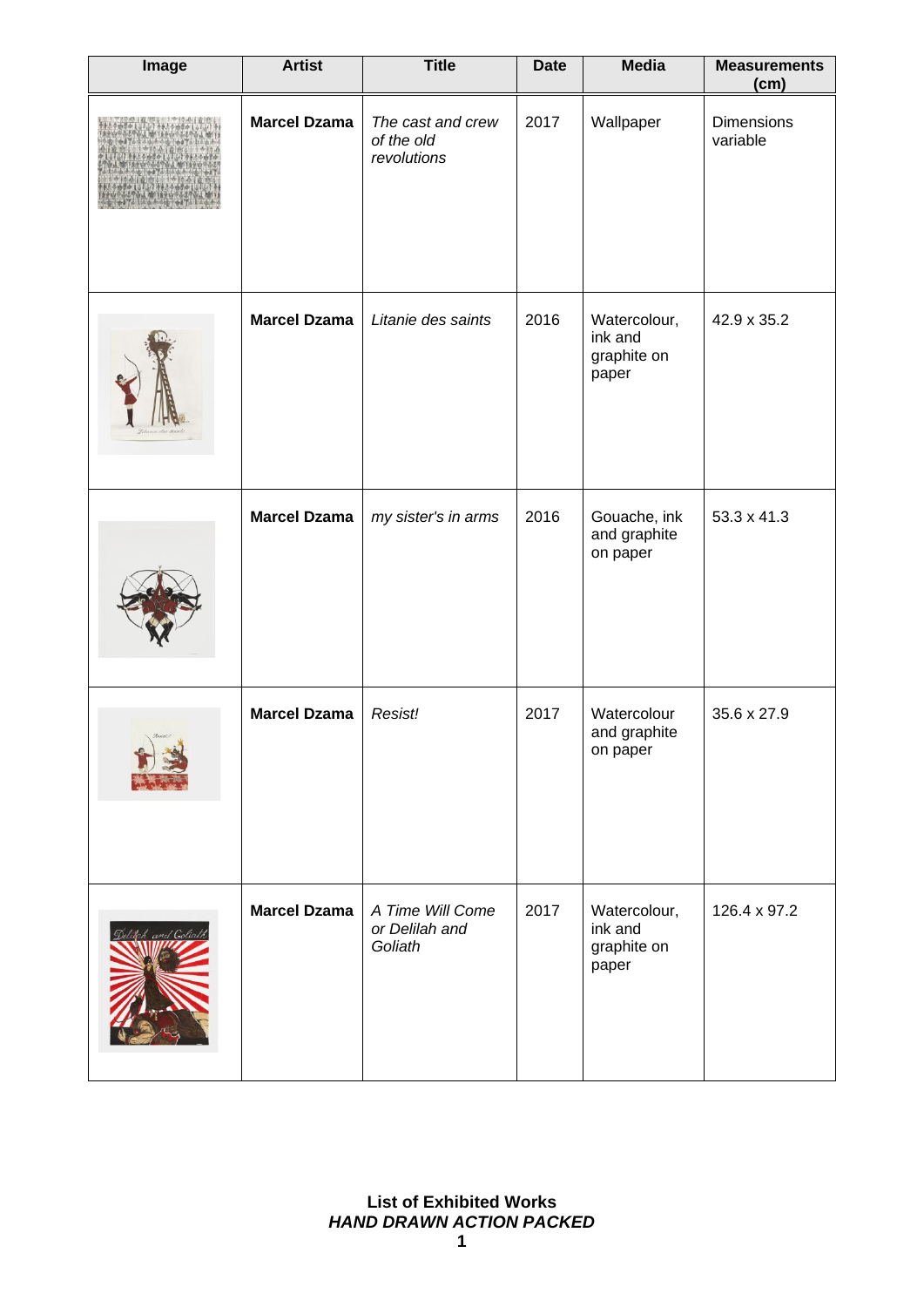| Image | <b>Artist</b>       | <b>Title</b>                                         | <b>Date</b> | <b>Media</b>                                                                                                            | <b>Measurements</b><br>(cm)             |
|-------|---------------------|------------------------------------------------------|-------------|-------------------------------------------------------------------------------------------------------------------------|-----------------------------------------|
|       | <b>Marcel Dzama</b> | <b>Trinket's</b><br>Sarabande                        | 2016        | Watercolour<br>and graphite<br>on paper                                                                                 | 40.6 x 30.5                             |
|       | <b>Marcel Dzama</b> | The truth will pierce<br>through the dust of<br>lies | 2018        | Graphite, ink<br>and<br>watercolour on<br>paper                                                                         | 35.6 x 56.2                             |
|       | <b>Marcel Dzama</b> | Waiting for the blue<br>or Musikverlag<br>"City"     | 2018        | Graphite, ink<br>and<br>watercolour on<br>paper                                                                         | 35.6 x 27.9                             |
|       | <b>Inci Eviner</b>  | Beuys<br>Underground                                 | 2017        | Single channel<br>transferred<br>from two-<br>channel HD<br>video<br>installation,<br>quadraphonic<br>surround<br>sound | Running time:<br>2 minutes<br>41seconds |
|       | Yun-Fei Ji          | Cutting down the<br>trees                            | 2015        | Ink and<br>watercolour on<br>Xuan paper<br>mounted on<br>silk                                                           | 41.6 x 191.2                            |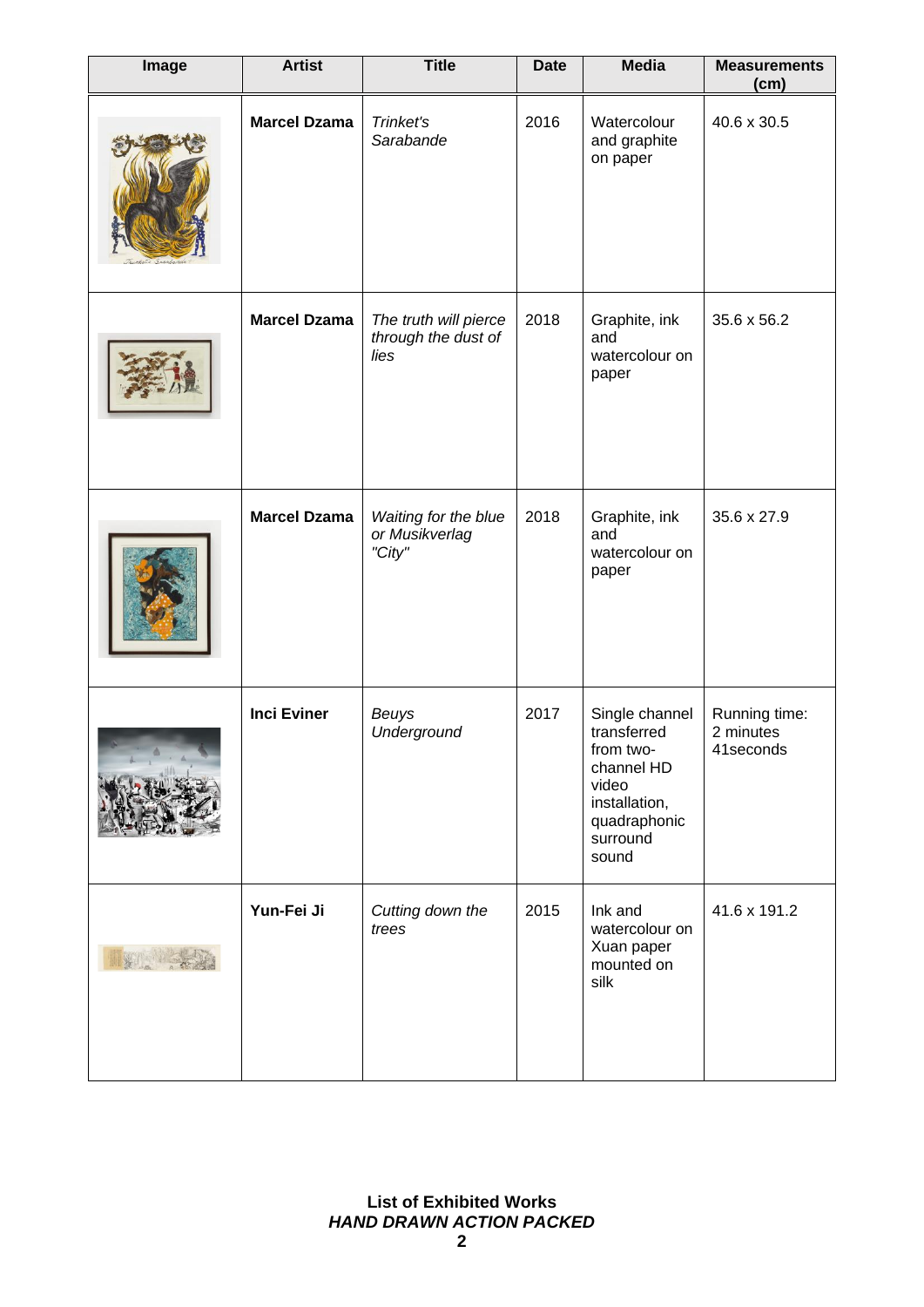| Image | <b>Artist</b>        | <b>Title</b>                                    | <b>Date</b> | <b>Media</b>                                                  | <b>Measurements</b><br>(cm)      |
|-------|----------------------|-------------------------------------------------|-------------|---------------------------------------------------------------|----------------------------------|
|       | Yun-Fei Ji           | Marshal Peng<br>Dehuai and his<br>hungry ghosts | 2007        | Mineral<br>pigments and<br>ink on rice<br>paper               | 81.5 x 173.5                     |
|       | Yun-Fei Ji           | The megaphone                                   | 2015        | Ink and<br>watercolour on<br>Xuan paper<br>mounted on<br>silk | $51.2 \times 52$                 |
|       | Yun-Fei Ji           | On the lookout                                  | 2015        | Ink and<br>watercolour on<br>Xuan paper<br>mounted on<br>silk | 60.5 x 60.5cm                    |
|       | Yun-Fei Ji           | Three migrant<br>workers                        | 2015        | Ink and<br>watercolour on<br>Xuan paper<br>mounted on<br>silk | 111.8 x 80.5                     |
|       | William<br>Kentridge | Untitled (Video<br>Transfers)                   | 2002        | Charcoal, dry<br>pigment and<br>gouache on<br>paper           | 9 drawings<br>each,<br>80 x 60.6 |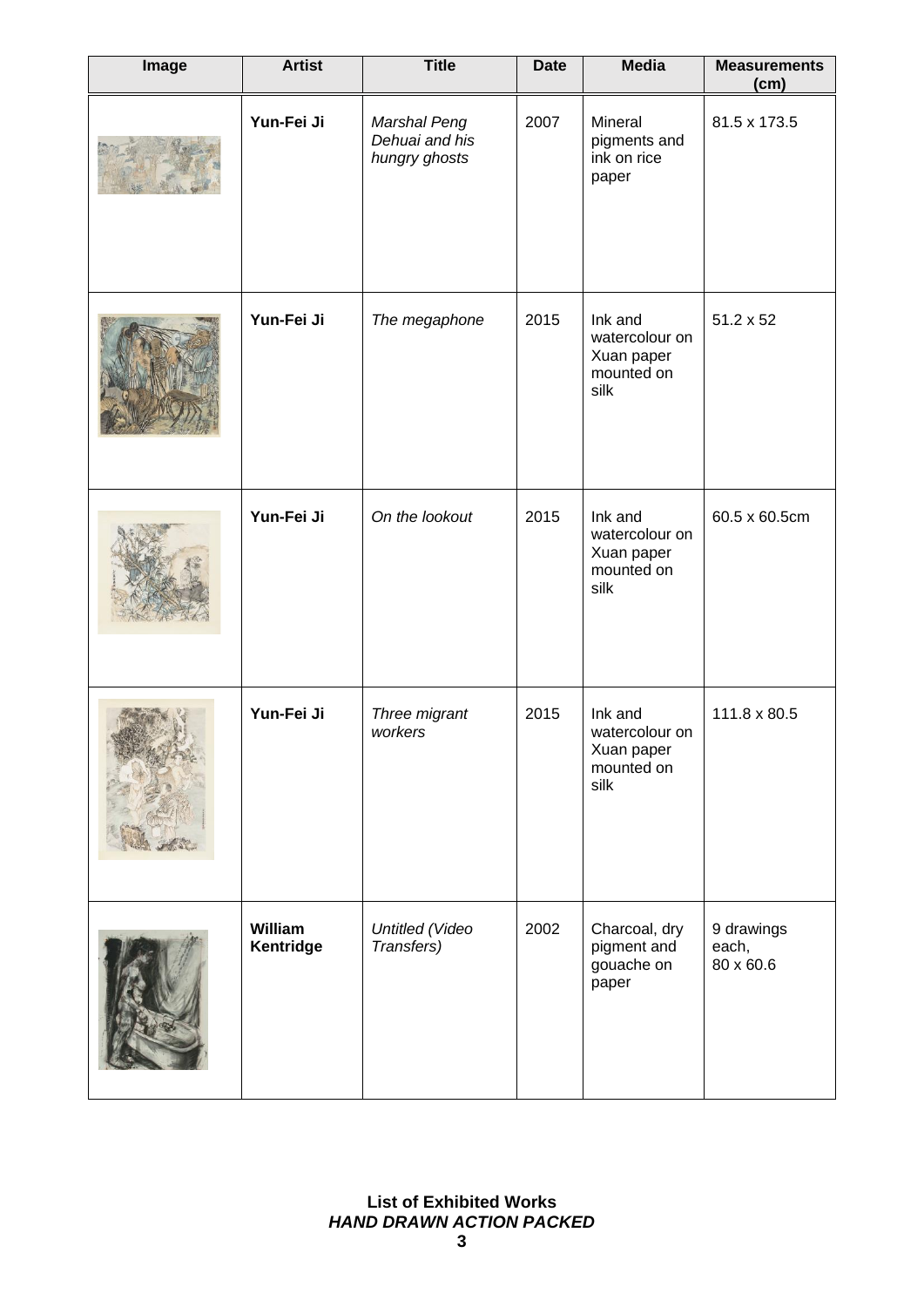| Image | <b>Artist</b>            | <b>Title</b>                                                        | <b>Date</b>   | <b>Media</b>                                                          | <b>Measurements</b><br>(cm)            |
|-------|--------------------------|---------------------------------------------------------------------|---------------|-----------------------------------------------------------------------|----------------------------------------|
|       | Nalini Malani            | Part Object                                                         | 2007-<br>2008 | Acrylic, ink and<br>enamel<br>reverse<br>painting on<br>acrylic sheet | 236 x 315                              |
|       | Nalini Malani            | Penelope                                                            | 2012          | Single-channel<br>stop motion<br>animation                            | Running time:<br>1 minute 6<br>seconds |
|       | Nalini Malani            | Radha                                                               | 2006          | Acrylic, ink and<br>enamel<br>reverse<br>painting on<br>Mylar sheet   | 183 x 82                               |
|       | Nalini Malani            | Sita II                                                             | 2006          | Acrylic, ink and<br>enamel<br>reverse<br>painting on<br>Mylar sheet   | 183 x 82                               |
|       | Otobong<br><b>Nkanga</b> | Scaffolding - In<br><b>Partitions</b><br>From Scaffolding<br>Series | 2018          | Acrylic and<br>carbon on<br>paper                                     | 56.5 x 81                              |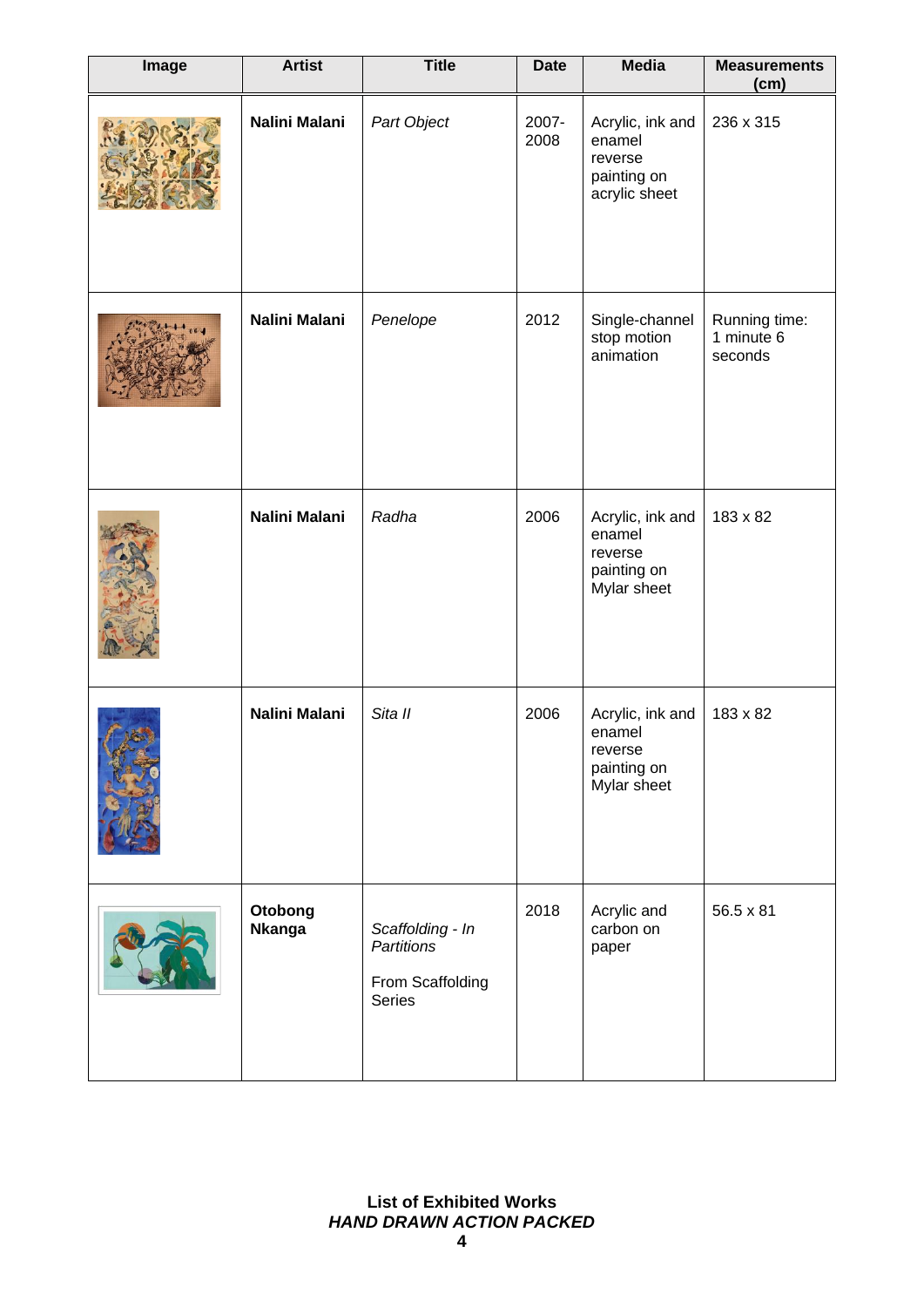| Image | <b>Artist</b>              | <b>Title</b>                                                       | <b>Date</b> | <b>Media</b>                      | <b>Measurements</b><br>(cm) |
|-------|----------------------------|--------------------------------------------------------------------|-------------|-----------------------------------|-----------------------------|
|       | Otobong<br><b>Nkanga</b>   | Scaffolding-<br><b>Isoplity</b><br>From Scaffolding<br>Series      | 2018        | Acrylic and<br>carbon on<br>paper | 56.5 x 40.5                 |
|       | Otobong<br><b>Nkanga</b>   | Scaffolding - Loss<br>From Scaffolding<br>Series                   | 2018        | Acrylic and<br>carbon on<br>paper | 56.5 x 81                   |
|       | Otobong<br><b>Nkanga</b>   | Scaffolding - The<br>Beginning<br>From Scaffolding<br>Series       | 2018        | Acrylic and<br>carbon on<br>paper | 56.5 x 40.5                 |
|       | Otobong<br><b>Nkanga</b>   | Scaffolding - The<br><b>Tropical</b><br>From Scaffolding<br>Series | 2018        | Acrylic and<br>carbon on<br>paper | 56.5 x 121.5                |
|       | Raymond<br><b>Pettibon</b> | No Title                                                           | 2015        | Gouache and<br>ink on paper       | 76.8 x 56.5                 |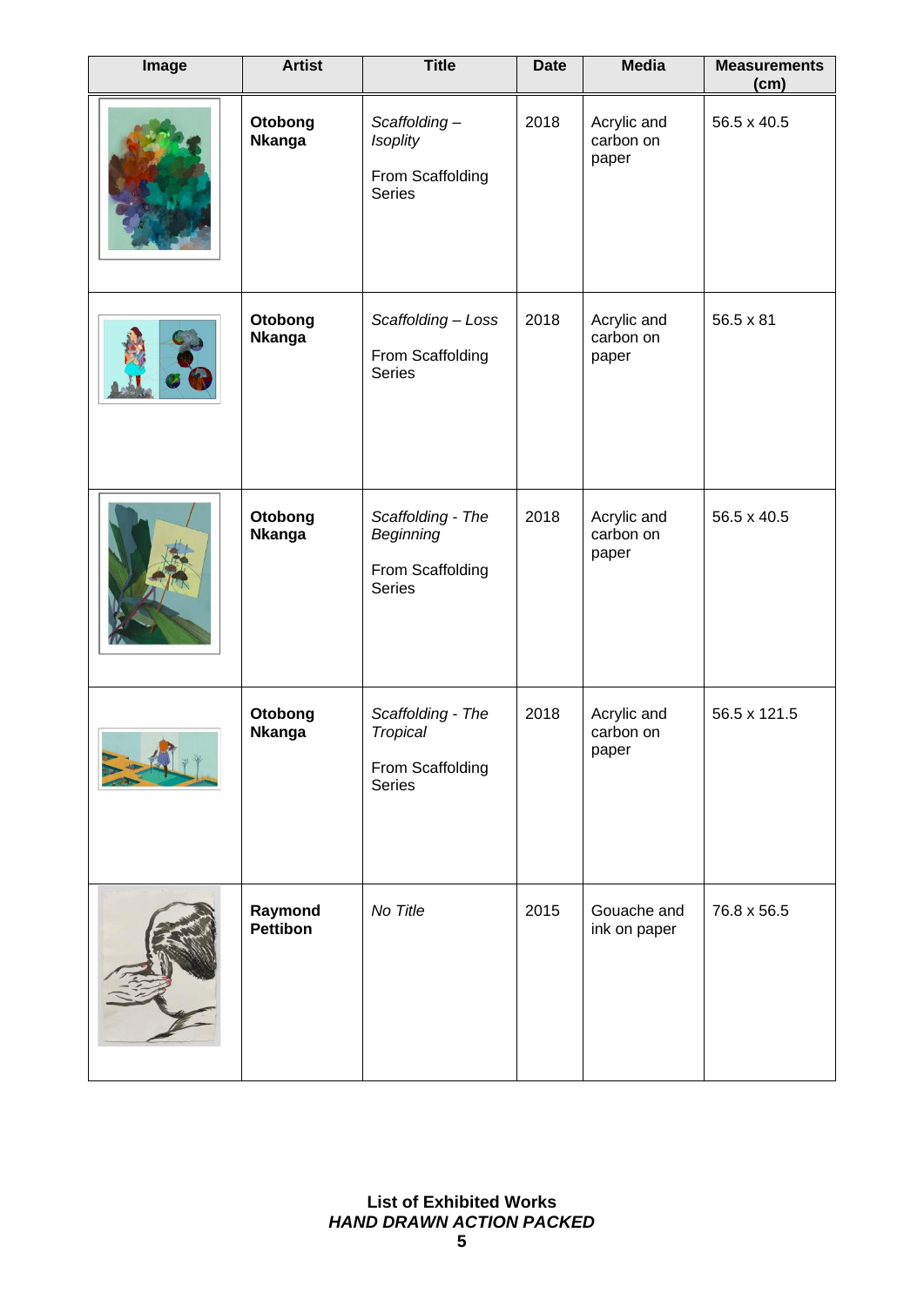| Image                                                           | <b>Artist</b>              | <b>Title</b>                     | <b>Date</b> | <b>Media</b>                                       | <b>Measurements</b><br>(cm) |
|-----------------------------------------------------------------|----------------------------|----------------------------------|-------------|----------------------------------------------------|-----------------------------|
| / GREW UYPA<br>MARLBORO MAN.<br>PO FANOUE WUTH WOOLE DAY WAS    | Raymond<br><b>Pettibon</b> | No Title (I grew<br>$uyp$ )      | 2015        | Pencil, ink and<br>gouache on<br>paper             | 35.6 x 43.2                 |
| <b>JWCRRA</b>                                                   | Raymond<br>Pettibon        | No Title (I work<br>$for$ )      | 2017        | Ink and acrylic<br>on paper                        | 76.8 x 111.8                |
| IN SOCIETY I DON'T ENJOY<br>COTTON CANDY EXCEL IN AN OCCASIONAL | Raymond<br><b>Pettibon</b> | No Title (In society<br>1        | 2017        | Pencil, ink and<br>acrylic on<br>paper             | 111.8 x 77.5                |
|                                                                 | Raymond<br><b>Pettibon</b> | No Title (No pepper<br>games)    | 2015        | Ink, acrylic and<br>coloured<br>pencil on<br>paper | 36.8 x 51.4                 |
|                                                                 | Raymond<br><b>Pettibon</b> | No Title (No<br>Taliban, Afghan) | 2015        | Ink, acrylic and<br>pastel on<br>paper             | 38.1 x 54.6                 |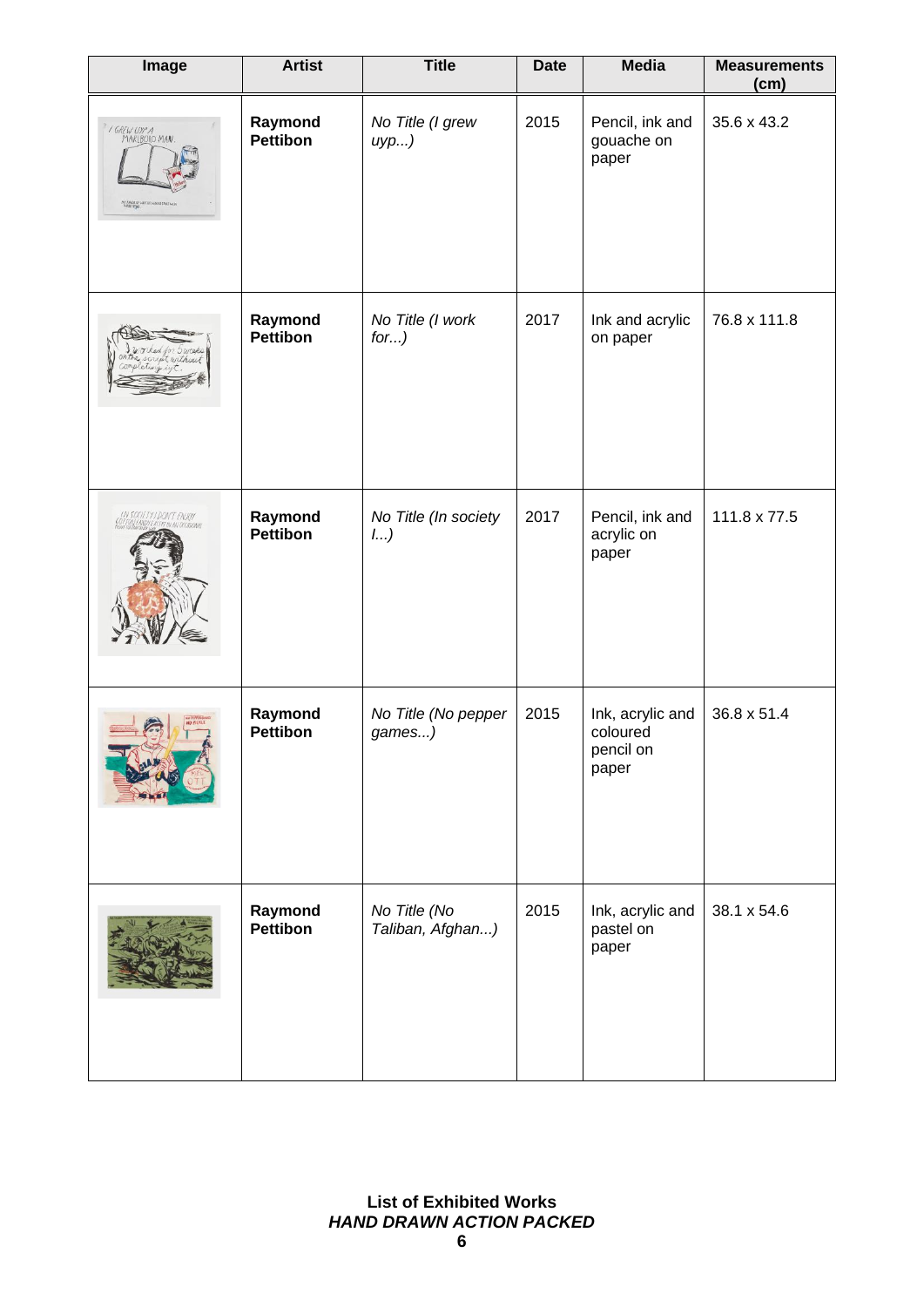| Image         | <b>Artist</b>              | <b>Title</b>                      | <b>Date</b> | <b>Media</b>                                                                   | <b>Measurements</b><br>(cm) |
|---------------|----------------------------|-----------------------------------|-------------|--------------------------------------------------------------------------------|-----------------------------|
|               | Raymond<br><b>Pettibon</b> | No Title (Soon she<br>was)        | 2016        | Ink, gouache,<br>pencil and<br>collage on<br>paper                             | 76.2 x 56.2                 |
|               | Raymond<br>Pettibon        | No Title (The false<br>thread)    | 2017        | Ink and acrylic<br>on paper                                                    | 35.6 x 43.2                 |
|               | Raymond<br><b>Pettibon</b> | No Title (The first<br>cannon)    | 2015        | Ink and acrylic<br>on paper                                                    | 77.5 x 57.2                 |
| <b>Ref</b> er | Raymond<br><b>Pettibon</b> | No Title (The<br>following three) | 2017        | Pencil, ink,<br>watercolour,<br>gouache,<br>acrylic and<br>collage on<br>paper | 64.8 x 86.4                 |
|               | Raymond<br><b>Pettibon</b> | No Title (There is<br>some)       | 2017        | Ink and acrylic<br>on paper                                                    | 47.9 x 66.4                 |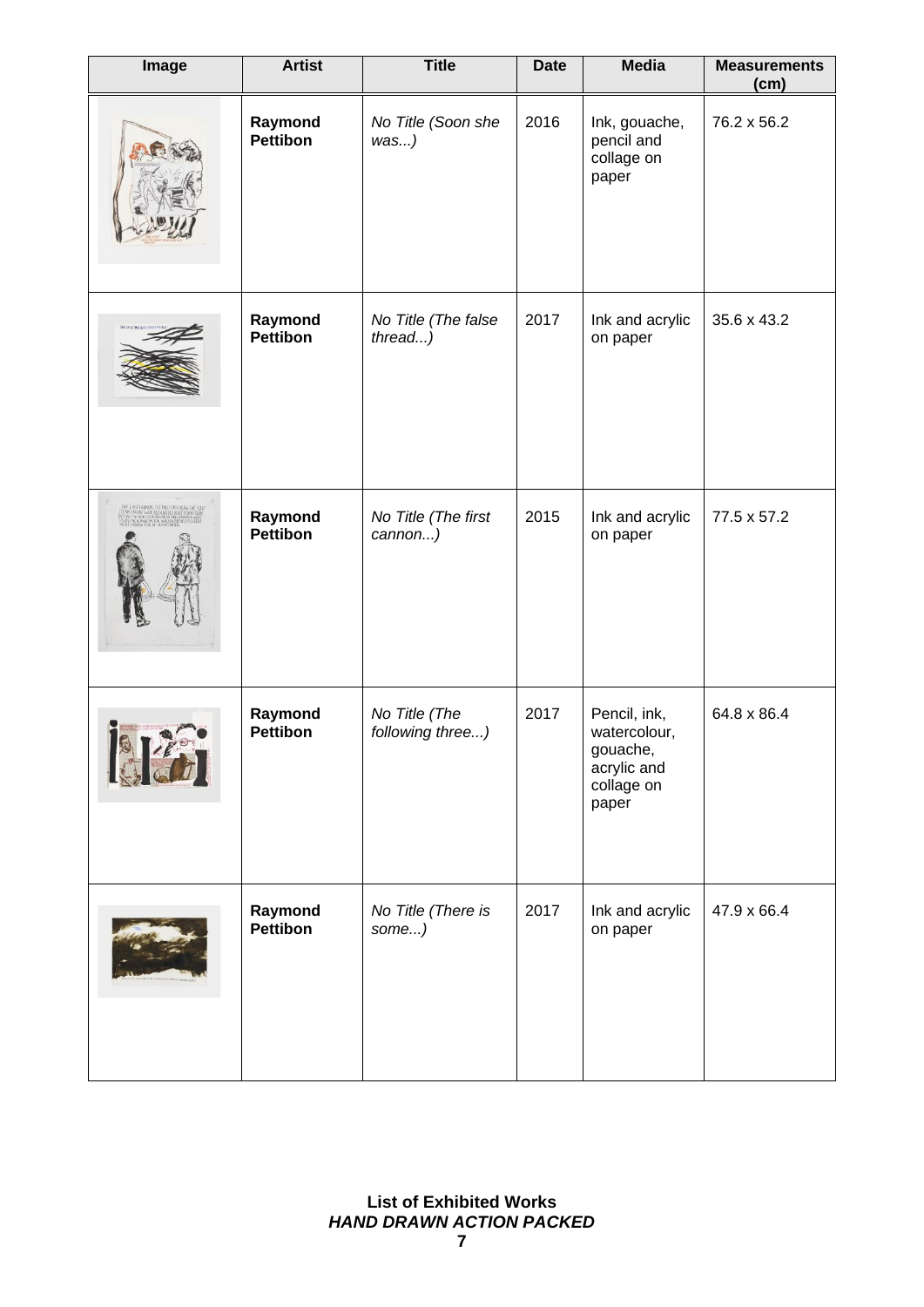| Image | <b>Artist</b>              | <b>Title</b>                                         | <b>Date</b>   | <b>Media</b>                                                                                                                            | <b>Measurements</b><br>(cm)              |
|-------|----------------------------|------------------------------------------------------|---------------|-----------------------------------------------------------------------------------------------------------------------------------------|------------------------------------------|
|       | Raymond<br><b>Pettibon</b> | No Title (We should<br>live)                         | 2015          | Gouache and<br>ink on paper                                                                                                             | 76.2 x 118.7                             |
|       | Raymond<br><b>Pettibon</b> | No Title (What<br>couldn't be)                       | 2015          | Ink on paper                                                                                                                            | 57.2 x 76.2                              |
|       | Raymond<br><b>Pettibon</b> | No Title (Yeah! The<br>chords)                       | 2017          | Ink, acrylic and<br>collage on<br>fiber-based<br>paper                                                                                  | 73 x 107.3                               |
|       | <b>Amy Sillman</b>         | After<br>Metamorphoses                               | 2015-<br>2016 | Single-channel<br>video, looped,<br>colour, sound.<br>Music by<br>Wibke Tiarks.                                                         | Running time:<br>5 minutes 25<br>seconds |
| RU3   | <b>Amy Sillman</b>         | Draft of a Voice-<br>Over for Split-<br>Screen Video | 2012          | Single-channel<br>video, colour,<br>sound. Poem<br>'Draft of a<br>Voice-Over for<br>Split-Screen<br>Video Loop' by<br>Lisa<br>Robertson | Running time:<br>6 minutes 7<br>seconds  |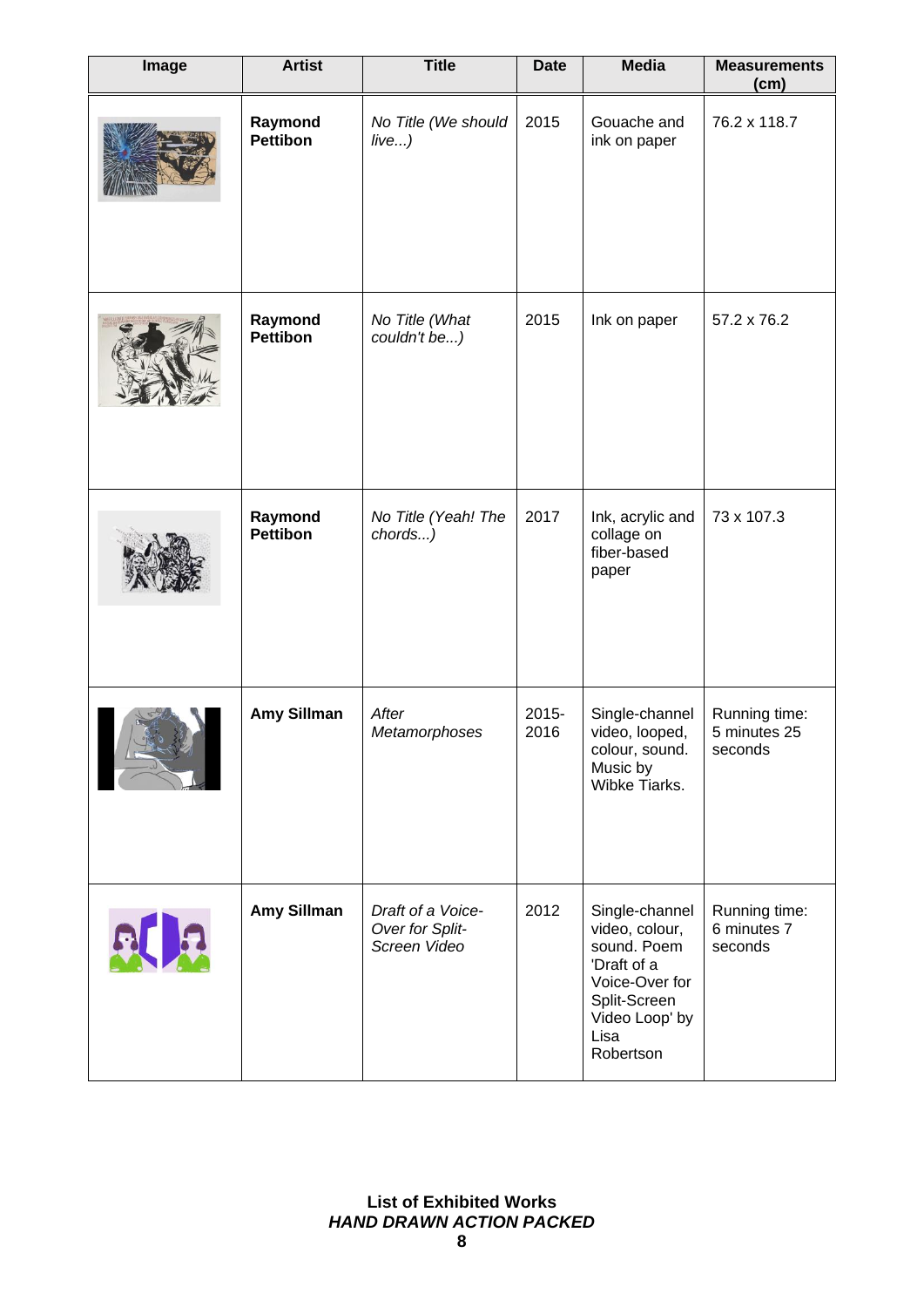| Image                | <b>Artist</b>                       | <b>Title</b>                                                                                                                                                                                                                                                                                                                                                                                                                                         | <b>Date</b> | <b>Media</b>                                    | <b>Measurements</b><br>(cm) |
|----------------------|-------------------------------------|------------------------------------------------------------------------------------------------------------------------------------------------------------------------------------------------------------------------------------------------------------------------------------------------------------------------------------------------------------------------------------------------------------------------------------------------------|-------------|-------------------------------------------------|-----------------------------|
|                      | Rinus Van de<br>Velde               | "The day I decided<br>to leave my studio<br>for good"<br>The day I decided<br>to leave my studio<br>for good I made it<br>extra dirty and left<br>an almost finished<br>canvas on the<br>easel. Soon this<br>cave where I had<br>spent so many<br>days of my past life<br>in solitude would be<br>visited by huge<br>numbers of tourists<br>how would come<br>and look at it from<br>behind a glass<br>plate used for<br>protection.                 | 2018        | Charcoal on<br>canvas, artist's<br>frame        | 220 x 260                   |
|                      | <b>Rinus Van de</b><br><b>Velde</b> | "What still rested<br>me to do in the<br>meantime"<br>What still rested me<br>to do in the<br>meantime was to<br>dictate my past life<br>to the recording<br>device. Once done<br>I would hand the<br>hundreds of tapes<br>over to somebody<br>who would then just<br>have to transcribe it<br>all without adding<br>or leaving<br>something out,<br>publish it and add<br>the title on the<br>cover under my<br>name: A life, the<br>autobiography. | 2018        | Charcoal on<br>canvas, artist<br>frame          | 220 x 260                   |
| The<br>Radio Station | <b>Marcel van</b><br>Eeden          | THE RADIO<br><b>STATION</b><br>$[1]$                                                                                                                                                                                                                                                                                                                                                                                                                 | 2018        | Oil-based<br>compressed<br>charcoal on<br>paper | 19 x 28                     |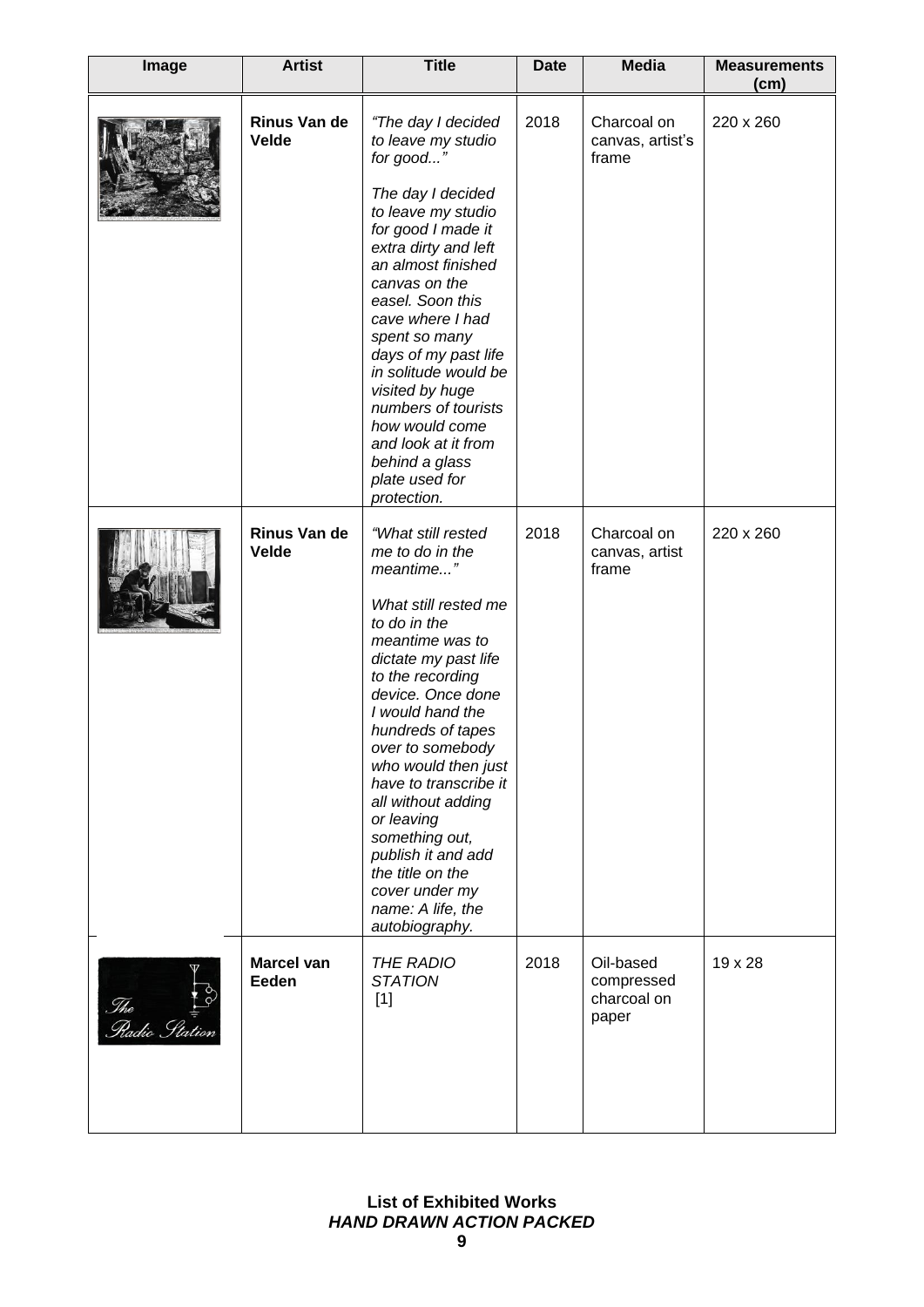| Image | <b>Artist</b>              | <b>Title</b>                         | <b>Date</b> | <b>Media</b>                                                          | <b>Measurements</b><br>(cm) |
|-------|----------------------------|--------------------------------------|-------------|-----------------------------------------------------------------------|-----------------------------|
|       | <b>Marcel van</b><br>Eeden | THE RADIO<br><b>STATION</b><br>$[2]$ | 2018        | Oil-based<br>compressed<br>charcoal on<br>paperDQ<br><b>ØWHERORXU</b> | 19 x 28                     |
|       | <b>Marcel van</b><br>Eeden | THE RADIO<br><b>STATION</b><br>$[3]$ | 2018        | Oil-based<br>compressed<br>charcoal on<br>paper                       | 19 x 28                     |
|       | <b>Marcel van</b><br>Eeden | THE RADIO<br><b>STATION</b><br>$[4]$ | 2018        | Oil-based<br>compressed<br>charcoal on<br>paper                       | 28 x 38                     |
|       | <b>Marcel van</b><br>Eeden | THE RADIO<br><b>STATION</b><br>$[5]$ | 2018        | Oil-based<br>compressed<br>charcoal on<br>paper                       | 19 x 28                     |
|       | <b>Marcel van</b><br>Eeden | THE RADIO<br><b>STATION</b><br>[6]   | 2018        | Oil-based<br>compressed<br>charcoal on<br>paper                       | 28 x 76                     |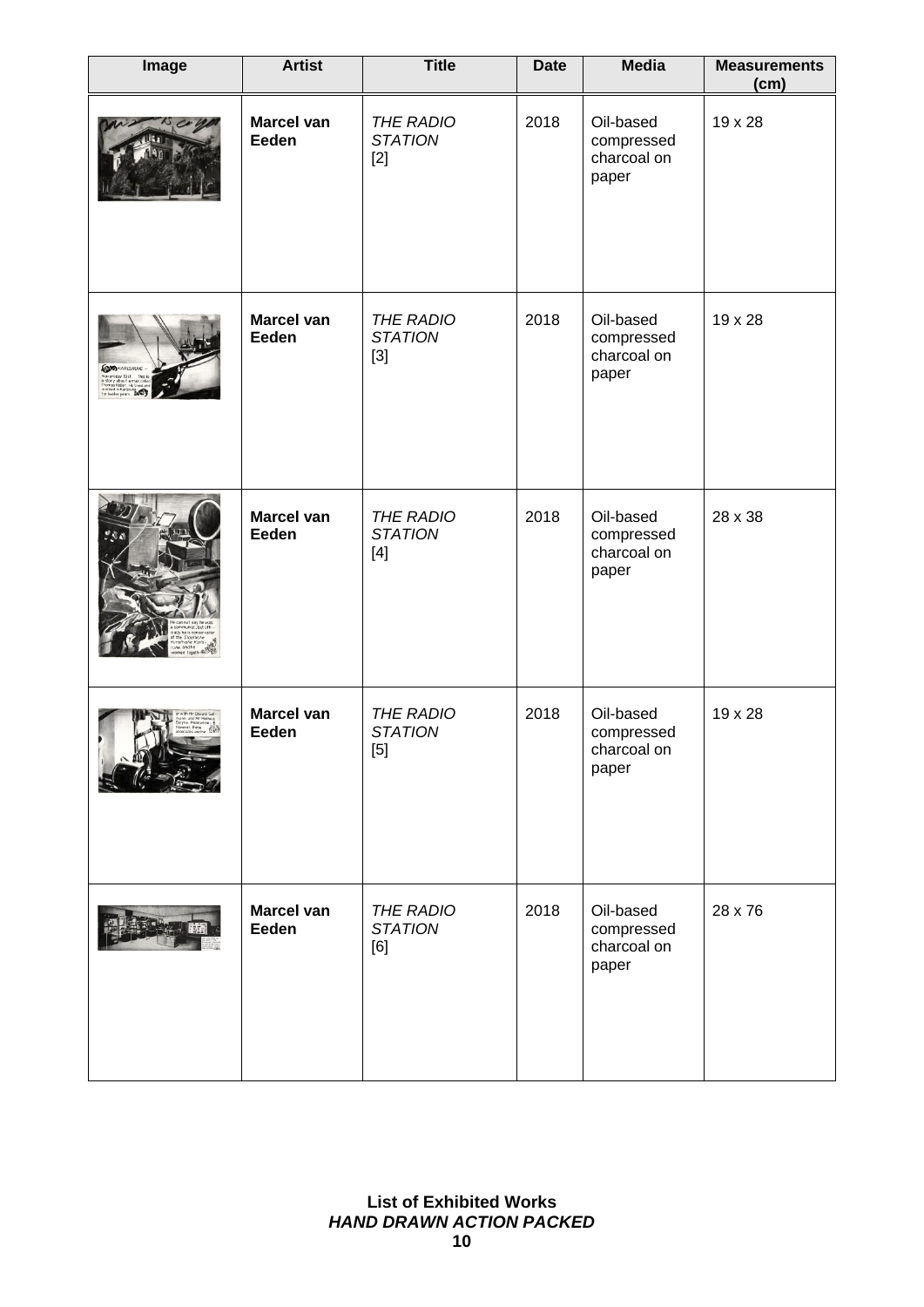| Image                    | <b>Artist</b>              | <b>Title</b>                                 | <b>Date</b> | <b>Media</b>                                    | <b>Measurements</b><br>(cm) |
|--------------------------|----------------------------|----------------------------------------------|-------------|-------------------------------------------------|-----------------------------|
|                          | <b>Marcel van</b><br>Eeden | THE RADIO<br><b>STATION</b><br>$[7]$         | 2018        | Oil-based<br>compressed<br>charcoal on<br>paper | 28 x 38                     |
|                          | <b>Marcel van</b><br>Eeden | <b>THE RADIO</b><br><b>STATION</b><br>[8]    | 2018        | Oil-based<br>compressed<br>charcoal on<br>paper | 38 x 56                     |
|                          | <b>Marcel van</b><br>Eeden | <b>THE RADIO</b><br><b>STATION</b><br>$[9]$  | 2018        | Oil-based<br>compressed<br>charcoal on<br>paper | 19 x 28                     |
| Wiegand and M<br>中<br>A. | <b>Marcel van</b><br>Eeden | <b>THE RADIO</b><br><b>STATION</b><br>$[10]$ | 2018        | Oil-based<br>compressed<br>charcoal on<br>paper | 19 x 28                     |
| Great 5<br>Saint Albans  | <b>Marcel van</b><br>Eeden | THE RADIO<br><b>STATION</b><br>$[11]$        | 2018        | Oil-based<br>compressed<br>charcoal on<br>paper | 19 x 28                     |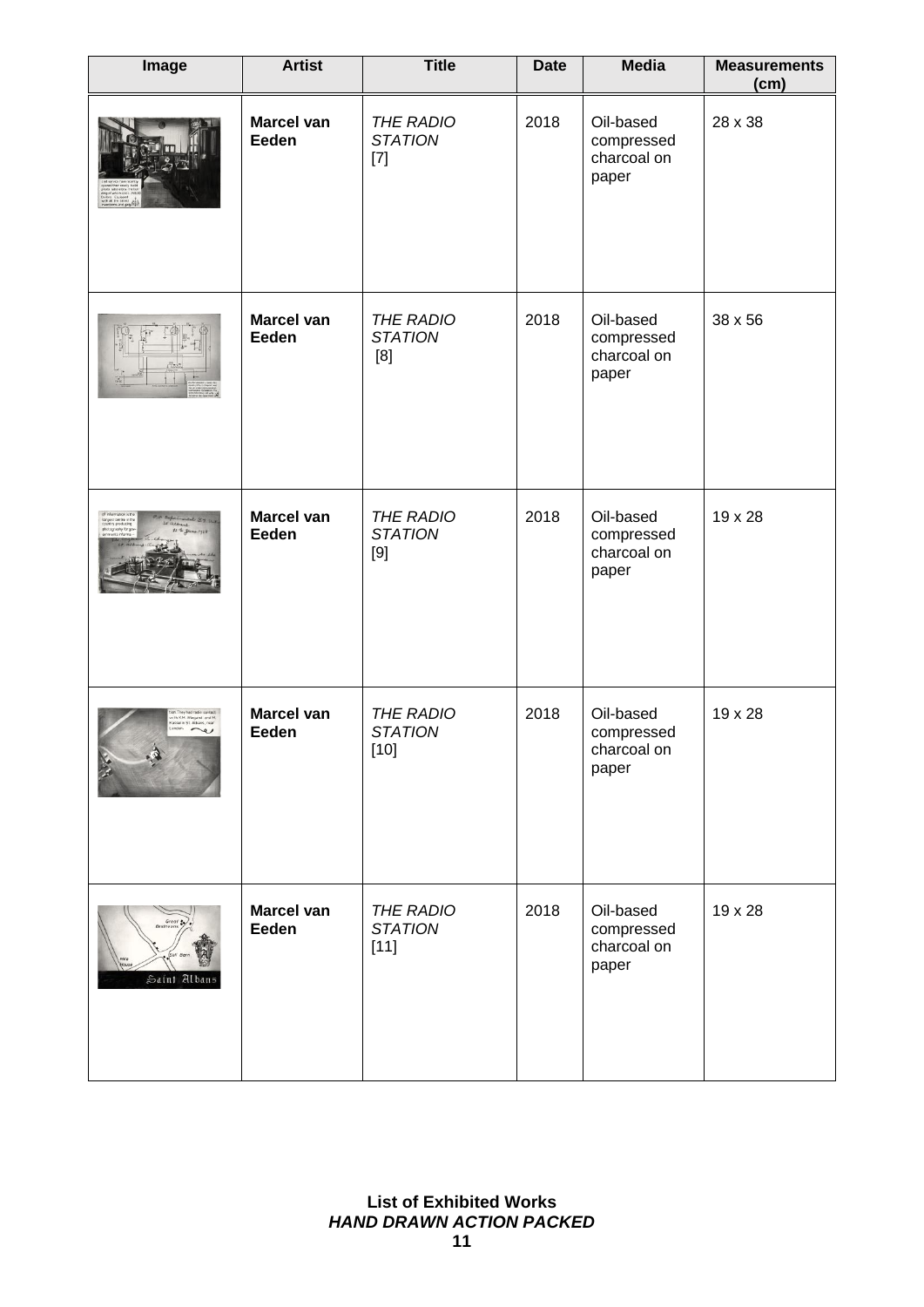| Image | <b>Artist</b>              | <b>Title</b>                          | <b>Date</b> | <b>Media</b>                                    | <b>Measurements</b><br>(cm) |
|-------|----------------------------|---------------------------------------|-------------|-------------------------------------------------|-----------------------------|
|       | <b>Marcel van</b><br>Eeden | THE RADIO<br><b>STATION</b><br>$[12]$ | 2018        | Oil-based<br>compressed<br>charcoal on<br>paper | 19 x 28                     |
|       | <b>Marcel van</b><br>Eeden | THE RADIO<br><b>STATION</b><br>$[13]$ | 2018        | Oil-based<br>compressed<br>charcoal on<br>paper | 38 x 56                     |
|       | Marcel van<br>Eeden        | THE RADIO<br><b>STATION</b><br>$[14]$ | 2018        | Oil-based<br>compressed<br>charcoal on<br>paper | 38 x 56                     |
|       | <b>Marcel van</b><br>Eeden | THE RADIO<br><b>STATION</b><br>$[15]$ | 2018        | Oil-based<br>compressed<br>charcoal on<br>paper | 28 x 38                     |
|       | Marcel van<br>Eeden        | THE RADIO<br><b>STATION</b><br>$[16]$ | 2018        | Laser print                                     | 19 x 28cm                   |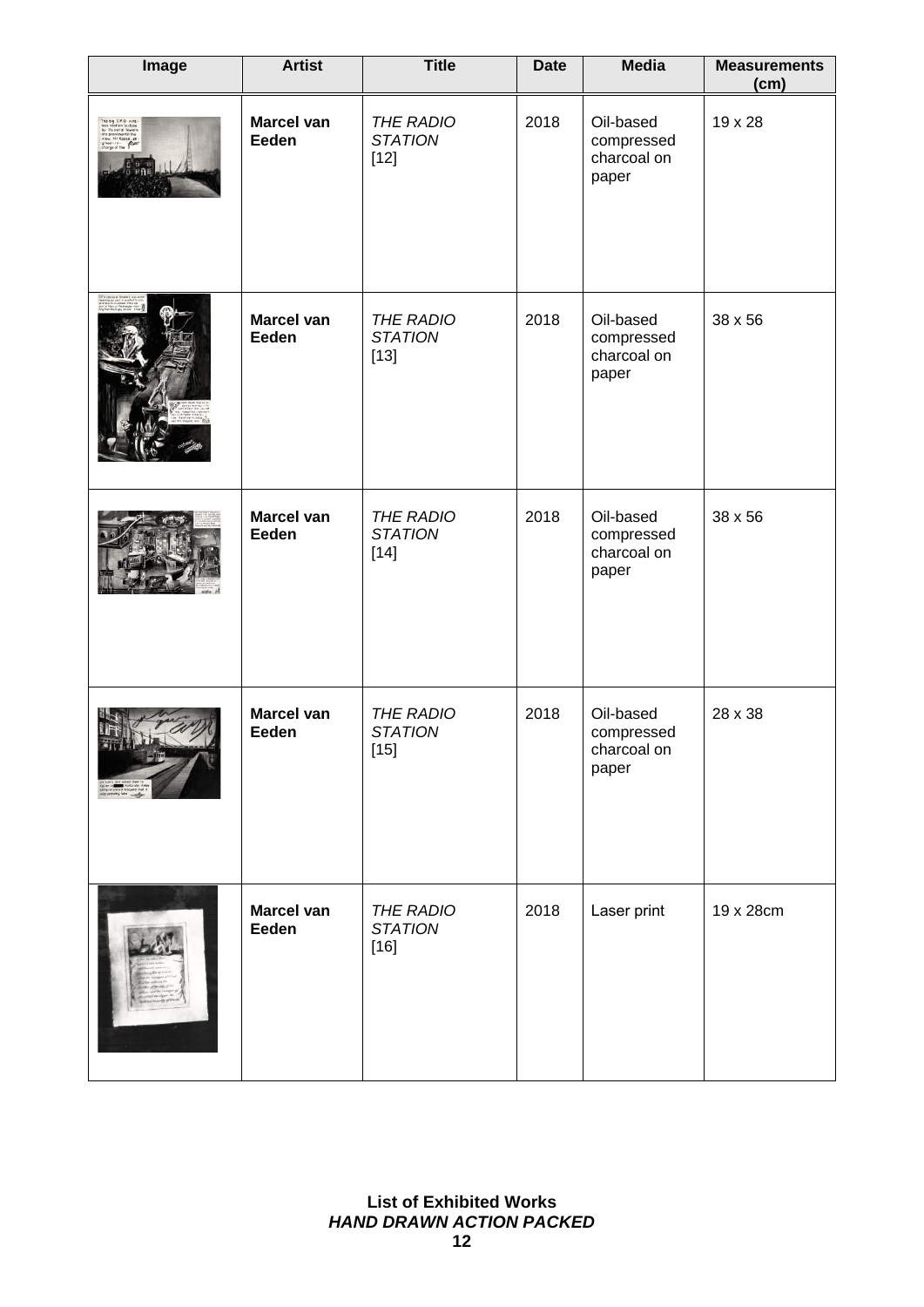| Image | <b>Artist</b>              | <b>Title</b>                                 | <b>Date</b> | <b>Media</b>                                    | <b>Measurements</b><br>(cm) |
|-------|----------------------------|----------------------------------------------|-------------|-------------------------------------------------|-----------------------------|
|       | <b>Marcel van</b><br>Eeden | THE RADIO<br><b>STATION</b><br>$[17]$        | 2018        | Coloured<br>pencil                              | 20.5 x 24                   |
|       | <b>Marcel van</b><br>Eeden | <b>THE RADIO</b><br><b>STATION</b><br>$[18]$ | 2018        | Oil-based<br>compressed<br>charcoal on<br>paper | 28 x 76                     |
|       | <b>Marcel van</b><br>Eeden | <b>THE RADIO</b><br><b>STATION</b><br>$[19]$ | 2018        | Oil-based<br>compressed<br>charcoal on<br>paper | 28 x 38                     |
|       | <b>Marcel van</b><br>Eeden | THE RADIO<br><b>STATION</b><br>$[20]$        | 2018        | Oil-based<br>compressed<br>charcoal on<br>paper | 28 x 38                     |
| muu   | <b>Marcel van</b><br>Eeden | <b>THE RADIO</b><br><b>STATION</b><br>$[21]$ | 2018        | Oil-based<br>compressed<br>charcoal on<br>paper | 28 x 76                     |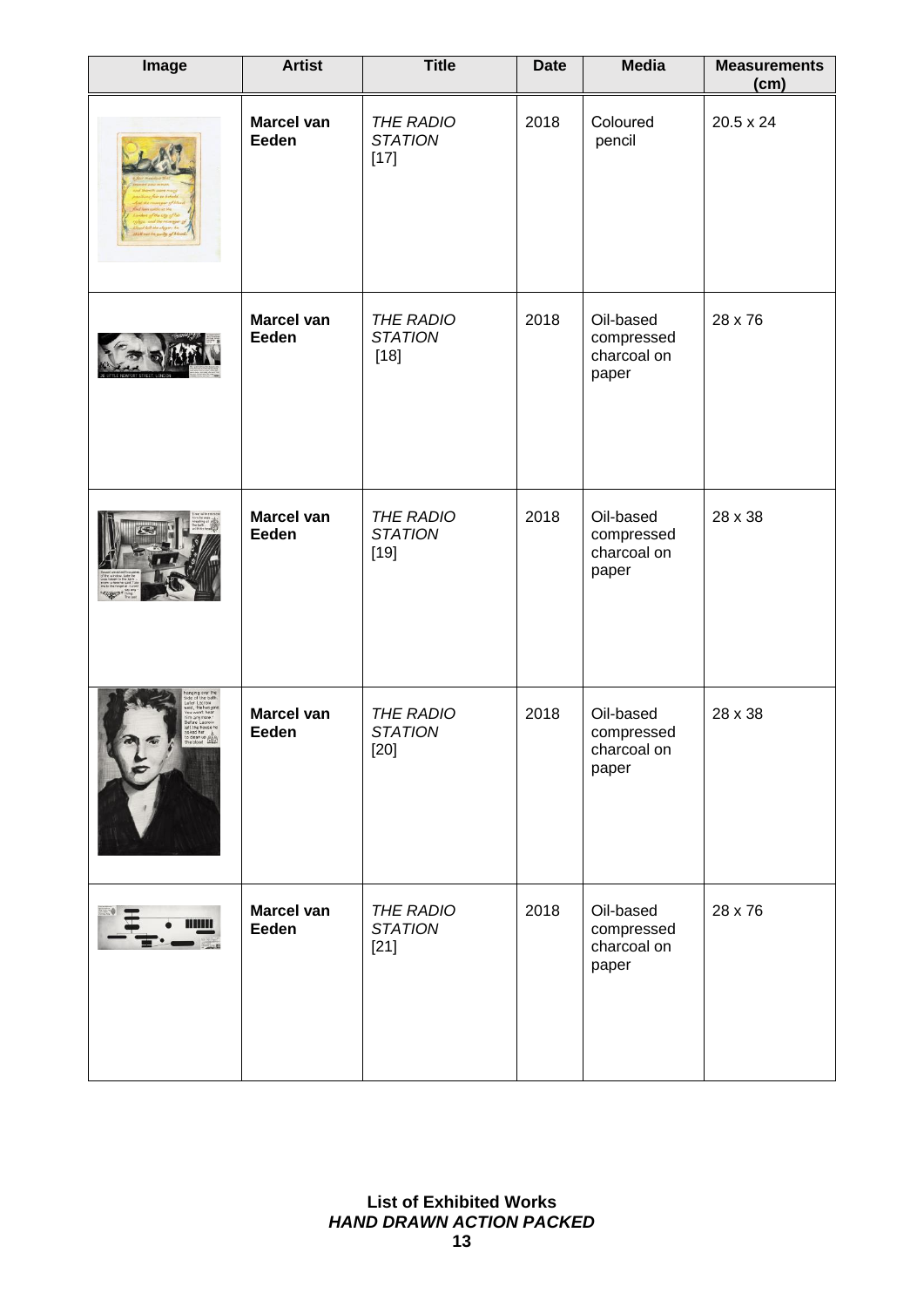| Image                                                                                    | <b>Artist</b>              | <b>Title</b>                          | <b>Date</b> | <b>Media</b>                                    | <b>Measurements</b><br>(cm) |
|------------------------------------------------------------------------------------------|----------------------------|---------------------------------------|-------------|-------------------------------------------------|-----------------------------|
| $\mathbf{m}_1$<br>Street, Hanover<br>Square, London,<br>Cise was a french                | <b>Marcel van</b><br>Eeden | THE RADIO<br><b>STATION</b><br>$[22]$ | 2018        | Oil-based<br>compressed<br>charcoal on<br>paper | 19 x 28                     |
| citizen and a partner in a<br>garage at Soho Square. Mrs.<br>Combiettone was a tenant of | <b>Marcel van</b><br>Eeden | THE RADIO<br><b>STATION</b><br>$[23]$ | 2018        | Oil-based<br>compressed<br>charcoal on<br>paper | 19 x 28                     |
|                                                                                          | <b>Marcel van</b><br>Eeden | THE RADIO<br><b>STATION</b><br>$[24]$ | 2018        | Oil-based<br>compressed<br>charcoal on<br>paper | 28 x 38                     |
| $\alpha$ urg                                                                             | <b>Marcel van</b><br>Eeden | THE RADIO<br><b>STATION</b><br>$[25]$ | 2018        | Oil-based<br>compressed<br>charcoal on<br>paper | 28 x 38                     |
|                                                                                          | <b>Marcel van</b><br>Eeden | THE RADIO<br><b>STATION</b><br>$[26]$ | 2018        | Oil-based<br>compressed<br>charcoal on<br>paper | 28 x 38                     |